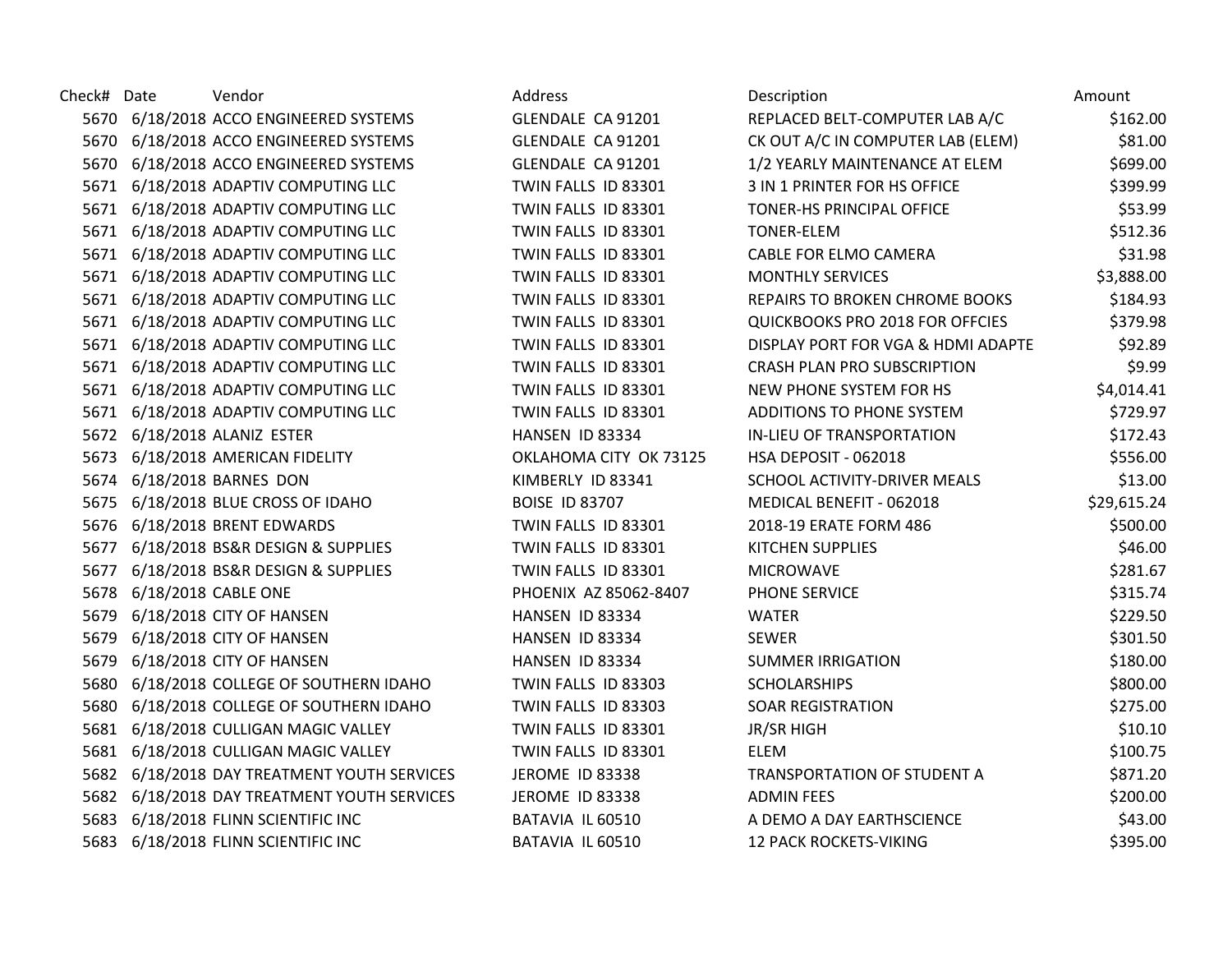| 5683 | 6/18/2018 FLINN SCIENTIFIC INC         | BATAVIA IL 60510          | 24 PACK A8-3 ENGINES                | \$228.60    |
|------|----------------------------------------|---------------------------|-------------------------------------|-------------|
| 5683 | 6/18/2018 FLINN SCIENTIFIC INC         | BATAVIA IL 60510          | <b>CERAMIC RING MAGNETS</b>         | \$62.25     |
| 5683 | 6/18/2018 FLINN SCIENTIFIC INC         | BATAVIA IL 60510          | <b>FLOATING MAGNET</b>              | \$20.80     |
| 5683 | 6/18/2018 FLINN SCIENTIFIC INC         | BATAVIA IL 60510          | <b>39 AMAZING EXPERIMENTS</b>       | \$15.70     |
| 5683 | 6/18/2018 FLINN SCIENTIFIC INC         | BATAVIA IL 60510          | <b>MEGA MAGNETS</b>                 | \$101.75    |
| 5683 | 6/18/2018 FLINN SCIENTIFIC INC         | BATAVIA IL 60510          | <b>INERTIA DEVICE</b>               | \$17.50     |
| 5683 | 6/18/2018 FLINN SCIENTIFIC INC         | BATAVIA IL 60510          | UNDERSTANDING CAR CRASHES           | \$38.20     |
| 5683 | 6/18/2018 FLINN SCIENTIFIC INC         | BATAVIA IL 60510          | NEWTONIAN DEMONSTRATION             | \$34.95     |
| 5683 | 6/18/2018 FLINN SCIENTIFIC INC         | BATAVIA IL 60510          | <b>GALILEO'S GRAVITY DROP</b>       | \$55.25     |
| 5683 | 6/18/2018 FLINN SCIENTIFIC INC         | BATAVIA IL 60510          | <b>CLASSROOM MINERAL COLLECTION</b> | \$69.30     |
| 5683 | 6/18/2018 FLINN SCIENTIFIC INC         | BATAVIA IL 60510          | <b>LUSTER MINERAL COLLECTION</b>    | \$18.95     |
| 5683 | 6/18/2018 FLINN SCIENTIFIC INC         | BATAVIA IL 60510          | <b>CRYSTAL MINERAL COLLECTION</b>   | \$31.65     |
| 5683 | 6/18/2018 FLINN SCIENTIFIC INC         | BATAVIA IL 60510          | <b>CLASSROOM ROCK COLLECTION</b>    | \$77.00     |
| 5683 | 6/18/2018 FLINN SCIENTIFIC INC         | BATAVIA IL 60510          | INSTANT GEOLOGY FIELD TRIP-STUDENT  | \$105.05    |
| 5683 | 6/18/2018 FLINN SCIENTIFIC INC         | BATAVIA IL 60510          | <b>TRANSPARENT RULERS</b>           | \$2.30      |
| 5683 | 6/18/2018 FLINN SCIENTIFIC INC         | BATAVIA IL 60510          | SPECTRA OF THE ELEMENTS POSTER      | \$29.95     |
| 5683 | 6/18/2018 FLINN SCIENTIFIC INC         | BATAVIA IL 60510          | REACHING NEW HEIGHTS W/ TRIANGULAT  | \$81.60     |
| 5683 | 6/18/2018 FLINN SCIENTIFIC INC         | BATAVIA IL 60510          | HAZMAT CHARGE & SHIPPING            | \$169.20    |
| 5684 | 6/18/2018 FOOD SERVICES OF AMERICA     | SEATTLE WA 98124-1846     | <b>FOOD SUPPLIES</b>                | \$630.16    |
| 5684 | 6/18/2018 FOOD SERVICES OF AMERICA     | SEATTLE WA 98124-1846     | <b>FOOD SUPPLIES</b>                | \$854.60    |
| 5684 | 6/18/2018 FOOD SERVICES OF AMERICA     | SEATTLE WA 98124-1846     | <b>FOOD SUPPLIES</b>                | \$431.28    |
| 5684 | 6/18/2018 FOOD SERVICES OF AMERICA     | SEATTLE WA 98124-1846     | <b>FOOD SUPPLIES</b>                | \$93.96     |
| 5684 | 6/18/2018 FOOD SERVICES OF AMERICA     | SEATTLE WA 98124-1846     | FOOD SUPPLIES-FFVP                  | \$640.86    |
| 5684 | 6/18/2018 FOOD SERVICES OF AMERICA     | SEATTLE WA 98124-1846     | <b>FOOD SUPPLIES-FFVP</b>           | \$497.27    |
| 5685 | 6/18/2018 FOX FLORAL                   | TWIN FALLS ID 83301       | FLOWERS FOR GRADUATION STAFF        | \$86.95     |
| 5685 | 6/18/2018 FOX FLORAL                   | TWIN FALLS ID 83301       | <b>FLOWERS FOR GRADUATION BOARD</b> | \$85.85     |
| 5685 | 6/18/2018 FOX FLORAL                   | TWIN FALLS ID 83301       | <b>DELIVERY CHAGE</b>               | \$15.00     |
| 5686 | 6/18/2018 FRANZ FAMILY BAKERIES        | LOS ANGELES CA 90074-2654 | <b>BAKERY ITEMS</b>                 | \$68.88     |
| 5686 | 6/18/2018 FRANZ FAMILY BAKERIES        | LOS ANGELES CA 90074-2654 | <b>BAKERY ITEMS</b>                 | \$56.94     |
| 5687 | 6/18/2018 GEM STATE PAPER              | TWIN FALLS ID 83303-0469  | REPAIR FLOOR SCRUBBER               | \$626.86    |
| 5688 | 6/18/2018 GREAT AMERICA FINANCIAL SERV | DALLAS TX 75266-0831      | SET UP FEE FOR NEW HS COPIER        | \$89.50     |
| 5688 | 6/18/2018 GREAT AMERICA FINANCIAL SERV | DALLAS TX 75266-0831      | COPIER AGREEMENT-ELEM               | \$138.00    |
| 5688 | 6/18/2018 GREAT AMERICA FINANCIAL SERV | DALLAS TX 75266-0831      | <b>COPIER AGREEMENT-HS</b>          | \$121.00    |
| 5689 | 6/18/2018 HANSEN SCHOOL DISTRICT #415  |                           | EMPLOYER SHARE FICA/MC - 062018     | \$13,846.51 |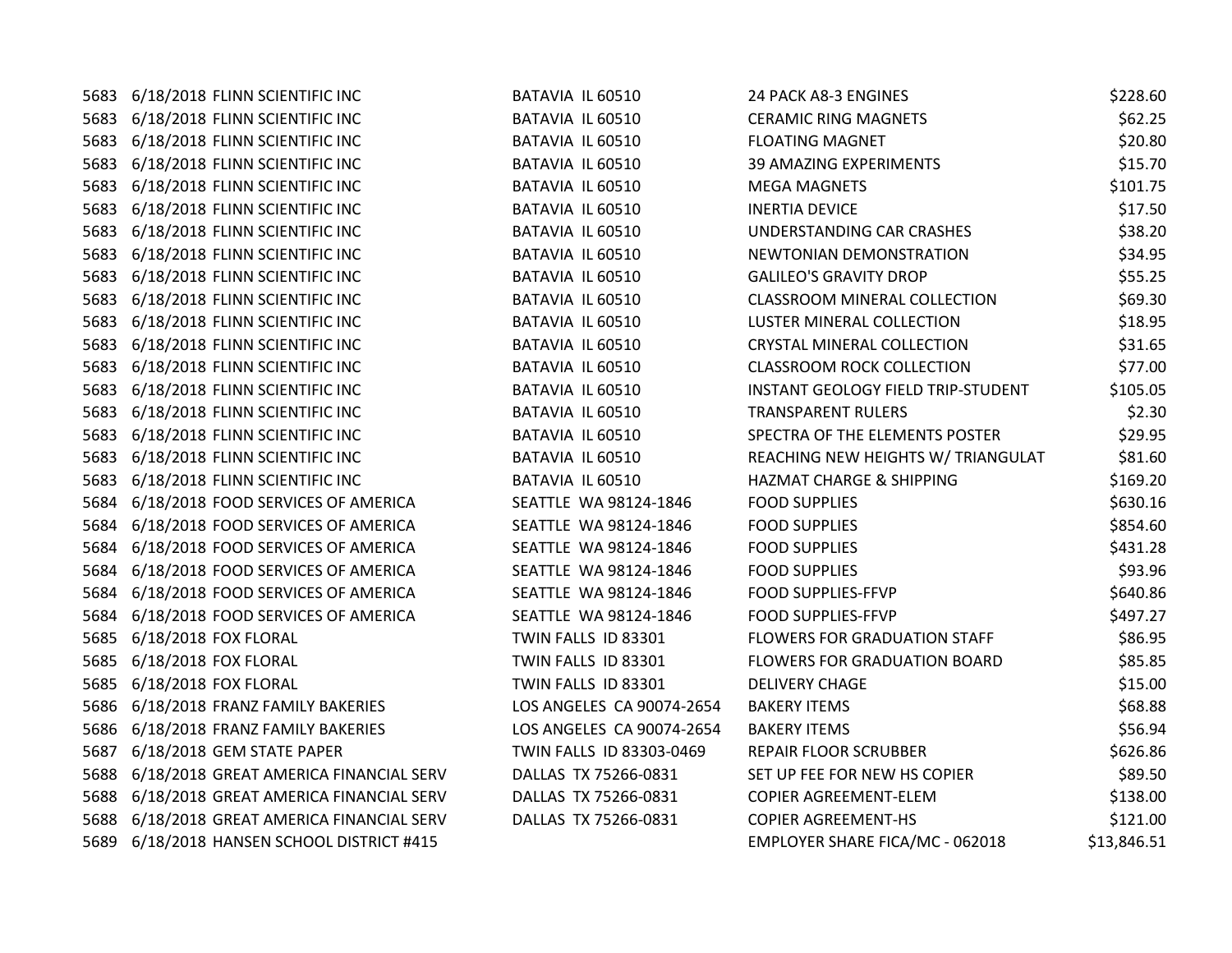| 5690 | 6/18/2018 HANSEN SCHOOL DISTRICT #415    |                                          | ** VOID **                           | \$0.00       |
|------|------------------------------------------|------------------------------------------|--------------------------------------|--------------|
| 5691 | 6/18/2018 HANSEN SCHOOL DISTRICT #415    |                                          | PAYROLL - 062018                     | \$185,833.35 |
| 5692 | 6/18/2018 HEUVEL DANEILLE                | KIMBERLY ID 83341                        | <b>VOLUNTEER FINGERPRINTING</b>      | \$20.00      |
|      | 5693 6/18/2018 HOME DEPOT CREDIT SERV    | LOUISVILLE KY 40290-1030                 | <b>GROUNDS SUPPLIES</b>              | \$49.85      |
|      | 5693 6/18/2018 HOME DEPOT CREDIT SERV    | LOUISVILLE KY 40290-1030                 | <b>TAXES</b>                         | \$3.00       |
| 5693 | 6/18/2018 HOME DEPOT CREDIT SERV         | LOUISVILLE KY 40290-1030                 | <b>SUPPLIES</b>                      | \$375.55     |
| 5694 | 6/18/2018 IASBO                          | Hailey ID 83333                          | <b>ANNUAL CONFERENCE</b>             | \$175.00     |
| 5695 | 6/18/2018 IDAHO DEPT OF HEALTH & WELFARE | BOISE ID 83720-0036                      | <b>MEDICAID MATCH</b>                | \$4,000.00   |
| 5696 | 6/18/2018 IDAHO POWER                    | Seattle WA 98124-1966                    | JR/SR HIGH                           | \$1,800.22   |
|      | 5696 6/18/2018 IDAHO POWER               | Seattle WA 98124-1966                    | ELEMENTARY                           | \$1,982.97   |
| 5696 | 6/18/2018 IDAHO POWER                    | Seattle WA 98124-1966                    | PRESCHOOL                            | \$55.41      |
| 5696 | 6/18/2018 IDAHO POWER                    | Seattle WA 98124-1966                    | <b>FOOTBALL FIELD</b>                | \$5.19       |
| 5696 | 6/18/2018 IDAHO POWER                    | Seattle WA 98124-1966                    | <b>SOUTH MODULAR</b>                 | \$16.60      |
|      | 5696 6/18/2018 IDAHO POWER               | Seattle WA 98124-1966                    | <b>IRRIGATION PUMP</b>               | \$166.34     |
| 5697 | 6/18/2018 IDAHO SCHOOL BOARDS ASSOC INC  | BOISE ID 83707-4797                      | ISBA SCHOOL DISTRICT MEMBER DUES     | \$1,500.45   |
| 5698 | 6/18/2018 IDAHO STATE BILLING SERVICE    | <b>BOISE ID 83709</b>                    | MEDICAID ADMIN FEE                   | \$1,018.68   |
| 5699 | 6/18/2018 IDAHO STATE UNIVERSITY         | POCATELLO ID 83209                       | <b>SCHOLARSHIPS</b>                  | \$200.00     |
| 5700 | 6/18/2018 INTEGRATED TECHNOLOGIES        | TWIN FALLS ID 83303-1843                 | <b>ELEM-SHARP</b>                    | \$257.54     |
| 5700 | 6/18/2018 INTEGRATED TECHNOLOGIES        | TWIN FALLS ID 83303-1843                 | <b>HS OFFICE</b>                     | \$9.53       |
| 5700 | 6/18/2018 INTEGRATED TECHNOLOGIES        | TWIN FALLS ID 83303-1843                 | HS TEACHERS                          | \$116.28     |
| 5700 | 6/18/2018 INTEGRATED TECHNOLOGIES        | TWIN FALLS ID 83303-1843                 | ELEM-XEROX                           | \$146.87     |
| 5701 | 6/18/2018 INTERMOUNTAIN GAS              | <b>BOISE ID 83732</b>                    | <b>JR/SR HIGH</b>                    | \$723.45     |
| 5701 | 6/18/2018 INTERMOUNTAIN GAS              | <b>BOISE ID 83732</b>                    | ELEMENTARY                           | \$133.61     |
|      | 5701 6/18/2018 INTERMOUNTAIN GAS         | <b>BOISE ID 83732</b>                    | PRESCHOOL                            | \$44.19      |
| 5701 | 6/18/2018 INTERMOUNTAIN GAS              | <b>BOISE ID 83732</b>                    | AG BLDG                              | \$337.88     |
| 5702 | 6/18/2018 MEADOW GOLD DAIRIES-BOISE      | DENVER CO 80271-0960                     | <b>MILK</b>                          | \$1,129.89   |
| 5703 | 6/18/2018 MOORE SMITH BUXTON & TURCKE    | <b>BOISE ID 83702</b>                    | PROFESSIONAL SERVICES                | \$30.00      |
| 5704 | 6/18/2018 NORCO                          | SALT LAKE CITY UT 84141-3124 TANK RENTAL |                                      | \$5.96       |
| 5705 | 6/18/2018 NORTH SIDE BUS CO INC          | JEROME ID 83338                          | <b>BUSES TO BURLEY FOR ELEM</b>      | \$474.00     |
| 5705 | 6/18/2018 NORTH SIDE BUS CO INC          | JEROME ID 83338                          | <b>BUS FOR KINDERGARTEN TO BOISE</b> | \$732.30     |
| 5706 | 6/18/2018 NOVAK CASSANDRA                | TWIN FALLS ID 83301                      | SCHOOL ACTIVITY-DRIVER MEALS         | \$13.00      |
| 5707 | 6/18/2018 PITNEY BOWES                   | PITTSBURGH PA 15250-7887                 | POSTAGE METER LEASE                  | \$207.00     |
| 5708 | 6/18/2018 PRIMARY THERAPY SOURCE         | TWIN FALLS ID 83301                      | <b>OCCUPATIONAL THERAPY</b>          | \$1,412.10   |
| 5708 | 6/18/2018 PRIMARY THERAPY SOURCE         | TWIN FALLS ID 83301                      | PHYSICAL THERAPY                     | \$1,174.10   |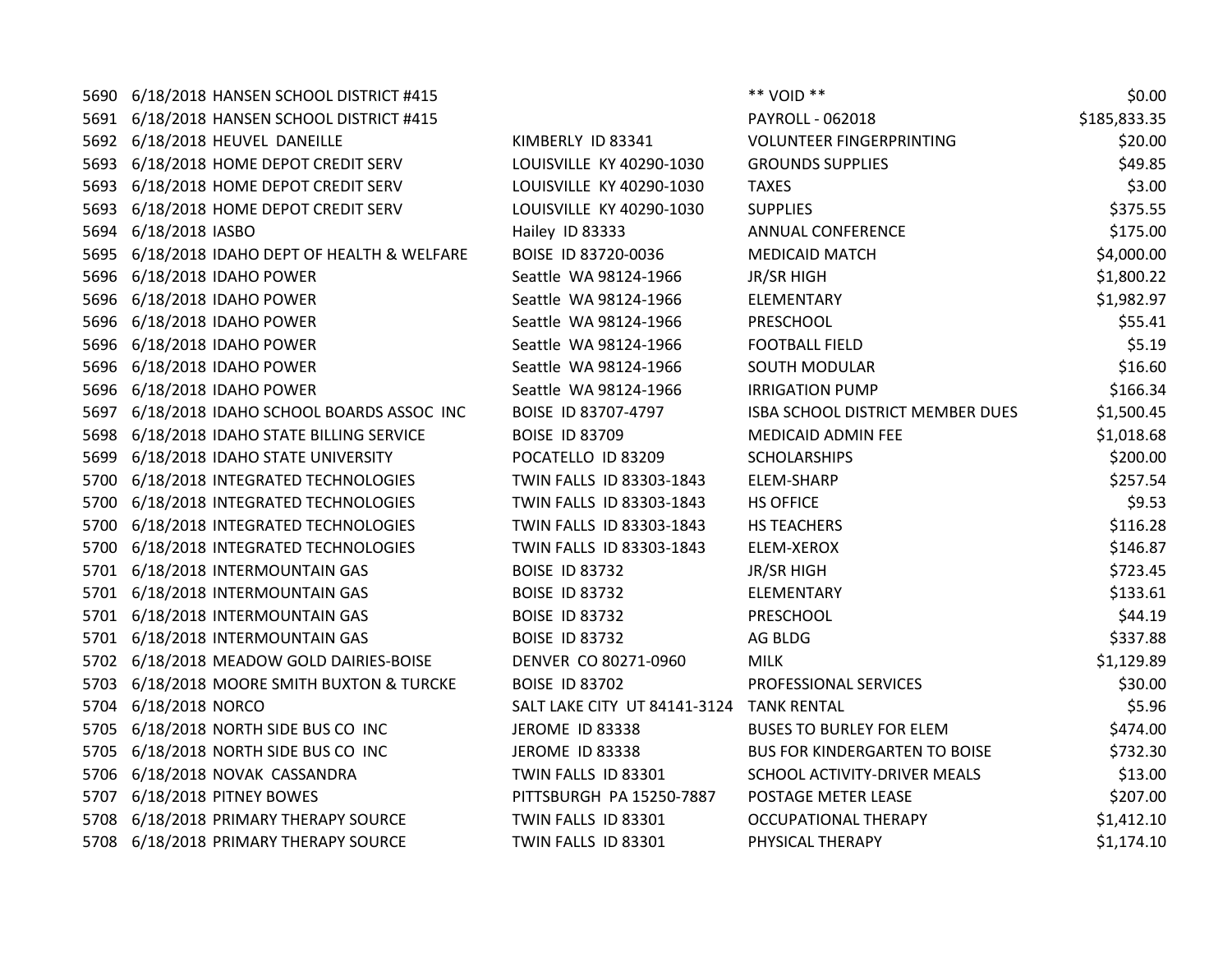5709 6/18/2018 PSI ENVIRONMENTAL TWIN FALLS ID 83301-7873 EL 5709 6/18/2018 PSI ENVIRONMENTAL TWIN FALLS ID 83301-7873 JR 5710 6/18/2018 RIDLEY'S TWIN FALLS ID 83301 P 5710 6/18/2018 RIDLEY'S TWIN FALLS ID 83301 P 5710 6/18/2018 RIDLEY'S TWIN FALLS ID 83301 SUPPLIES FOR LESSON SUPPLIES FOR LESSON SUPPLIES FOR LESSON SUPPLIES 5711 6/18/2018 ROBERTSON SUPPLY INC NAMPA ID 83653-1366 W 5712 6/18/2018 SANTANDER LEASING LLC READING PA 19612 SCHOOL BUS READING PURCHASE SCHOOL BUS PURCHASE \$100, 5712 6/18/2018 SANTANDER LEASING LLC READING PA 19612 FI 5713 6/18/2018 SELECT SOURCE INC KIMBERLY ID 83341 PARTS FOR LAW 5714 6/18/2018 SMITHS CUSTOMER CHARGES PITTSBURGH PA 15264-4481 FO 5714 6/18/2018 SMITHS CUSTOMER CHARGES PITTSBURGH PA 15264-4481 FO 5715 6/18/2018 STANDARD PRINTING SOLUTIONS TWIN FALLS ID 83301 GI 5716 6/18/2018 STANGER MARILYN **CONGRATIVE SEPTEMBER SON YOUR RETIREMENT \$200.000** 5717 6/18/2018 STATE TAX COMMISSION BOISE ID 83707-0076 LU 5718 6/18/2018 STOTZ EQUIPMENT TWIN FALLS ID 83301 5718 6/18/2018 STOTZ EQUIPMENT TWIN FALLS ID 83301 PARTS FOR LAWIN MOVIES FOR LAW 5719 6/18/2018 TEK-HUT TWIN FALLS ID 83301 IN 5720 6/18/2018 THE TIMES-NEWS TWIN FALLS ID 83301 BI 5721 6/18/2018 TOOLS FOR SCHOOLS **EXECUTE SOMETT ID 83617** FO 5722 6/18/2018 TOUCH BOARDS LONG BRANCH NJ 07740 EI 5723 6/18/2018 VALLEY WIDE COOPERATIVE THE ROME ID 83338 GI 5723 6/18/2018 VALLEY WIDE COOPERATIVE THE STOME ID 83338 SCHOOL VEHICLE SCHOOL VEHICLE \$48.177 SCHOOL VEHICLE 5723 6/18/2018 VALLEY WIDE COOPERATIVE FUEL STOME ID 83338 5723 6/18/2018 VALLEY WIDE COOPERATIVE THE ROME ID 83338 FUEL CREDIT (\$4.86) 5724 6/18/2018 VERIZON WIRELESS DALLAS TX 75266-0108 IP 5725 6/18/2018 VISA TWIN FALLS ID 83303-0249 ELEMENTARY BOOKS \$5725. 5725 6/18/2018 VISA **TWIN FALLS ID 83303-0249** 3 5725 6/18/2018 VISA **TWIN FALLS ID 83303-0249** DISINE 5725 6/18/2018 VISA **TWIN FALLS ID 83303-0249** H 5725 6/18/2018 VISA **TWIN FALLS ID 83303-0249** SUPPLIES IN SUPPLIES FOR LESSON \$146.2121 5725 6/18/2018 VISA TWIN FALLS ID 83303-0249 THE 5725 6/18/2018 VISA **TWIN FALLS ID 83303-0249** PI 5725 6/18/2018 VISA TWIN FALLS ID 83303-0249 5726 6/18/2018 WATSON LARRY TWIN FALLS ID 83301 ST

| LEMENTARY                            | \$69.90     |
|--------------------------------------|-------------|
| <b>R/SR HIGH</b>                     | \$165.80    |
| RESCHOOL SNACKS & SUPPLIES           | \$15.79     |
| RESCHOOL SNACKS & SUPPLIES           | \$43.04     |
| UPPLIES FOR LESSON                   | \$6.48      |
| VATER HEATER FOR SPED RM             | \$207.00    |
| <b>CHOOL BUS PURCHASE</b>            | \$10,226.25 |
| <b>INANCE</b>                        | \$1,559.75  |
| <b>ARTS FOR LAWN MOWER</b>           | \$7.92      |
| CS CLASS SUPPLIES                    | \$134.58    |
| CS CLASS SUPPLIES                    | \$242.60    |
| <b>RADUATION PROGRAMS</b>            | \$114.00    |
| ONGRATS ON YOUR RETIREMENT           | \$200.00    |
| UNCH RM SALES TAX                    | \$2.72      |
| <b>ARTS FOR LAWN MOWER</b>           | \$35.01     |
| ARTS FOR LAWN MOWER                  | \$10.80     |
| <b>NTERNET SERVICE</b>               | \$1,500.00  |
| <b>UDGET &amp; HEARING AD</b>        | \$205.42    |
| <b>OOD SUPPLIES</b>                  | \$514.76    |
| LMO TT-12ID DOCUMENT CAMERA          | \$1,146.60  |
| <b>ROUNDS FUEL</b>                   | \$117.62    |
| <b>CHOOL VEHICLE</b>                 | \$48.17     |
| <b>US FUEL</b>                       | \$2,970.44  |
| <b>UEL CREDIT</b>                    | (54.86)     |
| AD                                   | \$30.02     |
| LEMENTARY LIBRARY BOOKS              | \$57.44     |
| HOLE PUNCH FOR ELEM SPED RM          | \$19.84     |
| <b>ISINFECTION WIPES FOR LIBRARY</b> | \$38.94     |
| <b>ANGING FOLDERS</b>                | \$37.68     |
| UPPLIES FOR LESSON                   | \$146.21    |
| RAVEL FOR SPED DIRECTOR TO CLASS     | \$159.00    |
| <b>ROTRACTORS</b>                    | \$44.85     |
| <b>VASHED BUS #3</b>                 | \$53.00     |
| <b>TUDENT EVALUATION</b>             | \$350.00    |